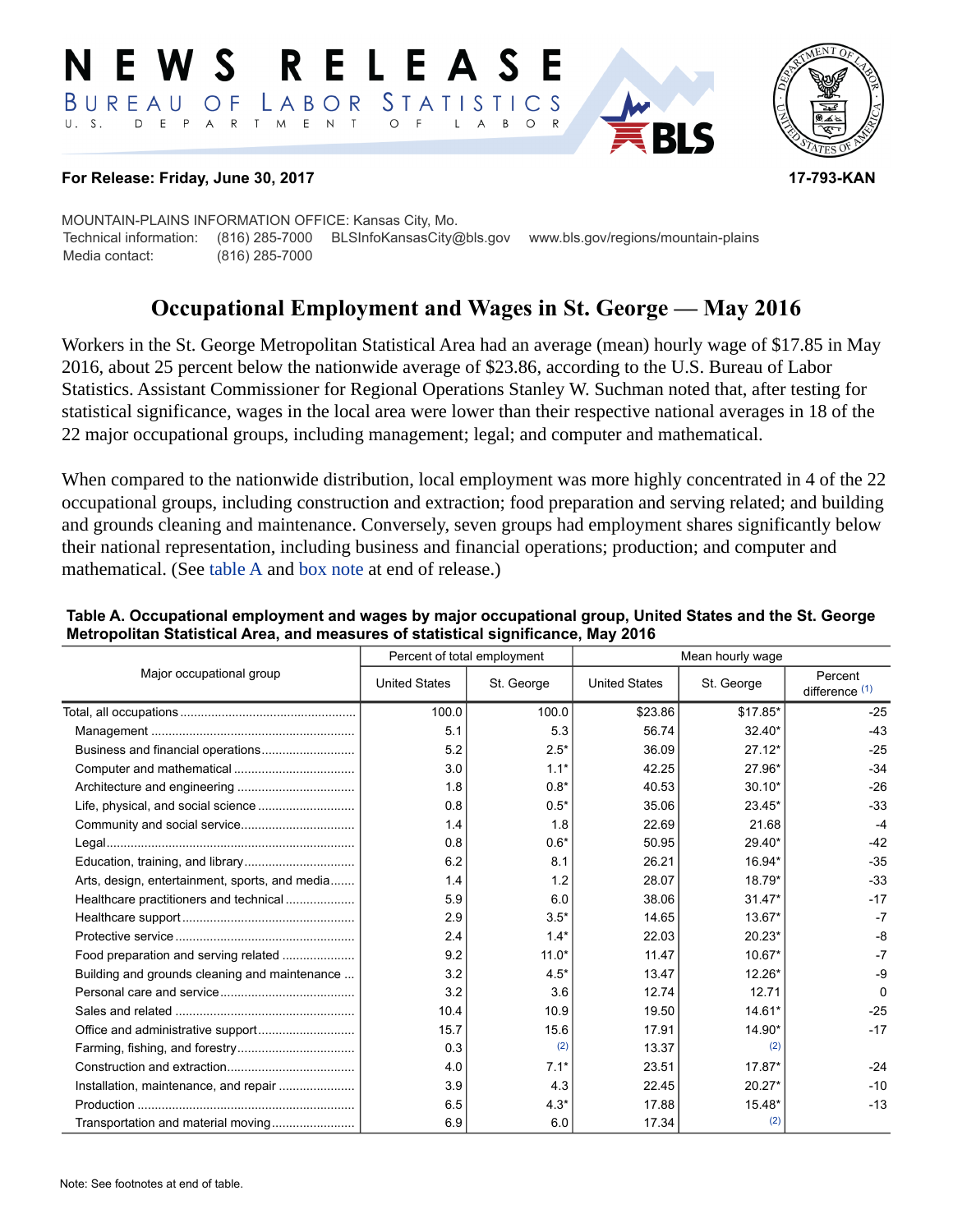<span id="page-1-1"></span>(1) A positive percent difference measures how much the mean wage in the St. George Metropolitan Statistical Area is above the national mean wage, while a negative difference reflects a lower wage. (2) Estimate not released

<span id="page-1-2"></span>\* The percent share of employment or mean hourly wage for this area is significantly different from the national average of all areas at the 90-percent confidence level.

One occupational group—food preparation and serving related—was chosen to illustrate the diversity of data available for any of the 22 major occupational categories. St. George had 6,620 jobs in food preparation and serving related occupations, accounting for 11.0 percent of local area employment, significantly higher than the 9.2-percent share nationally. The average hourly wage for this occupational group locally was \$10.67, significantly below the national wage of \$11.47.

Some of the larger detailed occupations within the food preparation and serving related group included combined food preparation and serving workers, including fast food (2,240), waiters and waitresses (1,210), and first-line supervisors of food preparation and serving workers (490). Among the higher paying jobs were chefs and head cooks and first-line supervisors of food preparation and serving workers, with mean hourly wages of \$22.50 and \$14.05, respectively. At the lower end of the wage scale were cafeteria, food concession, and coffee shop counter attendants (\$9.06) and food preparation workers (\$9.08). (Detailed occupational data for food preparation and serving related are presented in table 1; for a complete listing of detailed occupations available go to [www.bls.gov/oes/2016/may/oes\\_41100.htm](https://www.bls.gov/oes/2016/may/oes_41100.htm) .)

Location quotients allow us to explore the occupational make-up of a metropolitan area by comparing the composition of jobs in an area relative to the national average. (See table 1.) For example, a location quotient of 2.0 indicates that an occupation accounts for twice the share of employment in the area than it does nationally. In the St. George Metropolitan Statistical Area, above-average concentrations of employment were found in several of the occupations within the food preparation and serving related group. For instance, restaurant, lounge, and coffee shop hosts and hostesses were employed at 1.5 times the national rate in St. George as were combined food preparation and serving workers, including fast food. On the other hand, restaurant cooks had a location quotient of 0.9 in St. George, indicating that this particular occupation's local and national employment shares were similar.

These statistics are from the Occupational Employment Statistics (OES) survey, a federal-state cooperative program between BLS and State Workforce Agencies, in this case, the Utah Department of Workforce Services.

## **Note**

<span id="page-1-0"></span>A value that is statistically different from another does not necessarily mean that the difference has economic or practical significance. Statistical significance is concerned with the ability to make confident statements about a universe based on a sample. It is entirely possible that a large difference between two values is not significantly different statistically, while a small difference is, since both the size and heterogeneity of the sample affect the relative error of the data being tested.

Footnotes: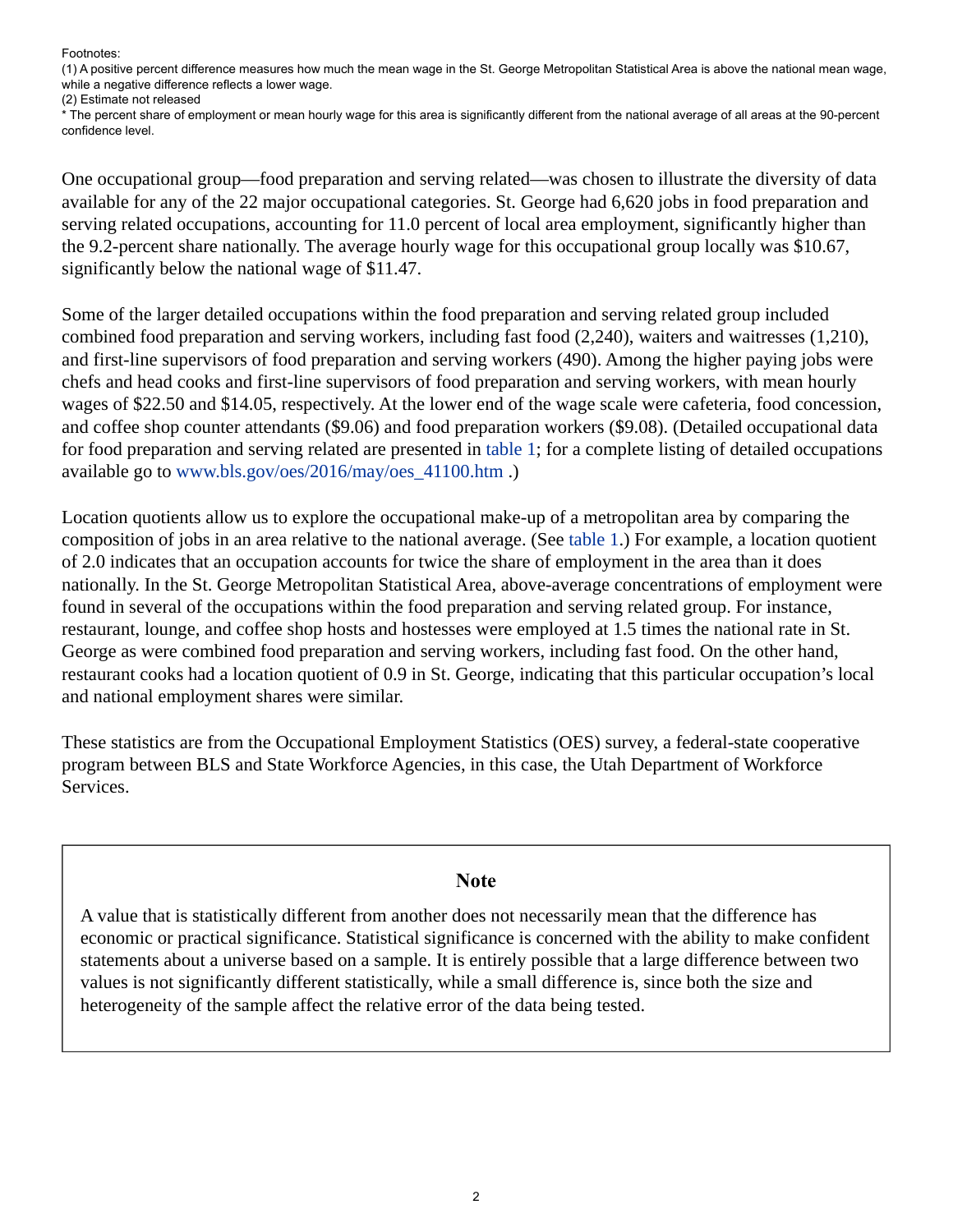# **Technical Note**

The Occupational Employment Statistics (OES) survey is a semiannual mail survey measuring occupational employment and wage rates for wage and salary workers in nonfarm establishments in the United States. The OES data available from BLS include cross-industry occupational employment and wage estimates for the nation; over 650 areas, including states and the District of Columbia, metropolitan statistical areas (MSAs), metropolitan divisions, nonmetropolitan areas, and territories; national industry-specific estimates at the NAICS sector, 3-, 4-, and selected 5- and 6-digit industry levels, and national estimates by ownership across all industries and for schools and hospitals. OES data are available at [www.bls.gov/oes/tables.htm](https://www.bls.gov/oes/tables.htm).

OES estimates are constructed from a sample of about 1.2 million establishments. Each year, two semiannual panels of approximately 200,000 sampled establishments are contacted, one panel in May and the other in November. Responses are obtained by mail, Internet or other electronic means, email, telephone, or personal visit. The May 2016 estimates are based on responses from six semiannual panels collected over a 3-year period: May 2016, November 2015, May 2015, November 2014, May 2014, and November 2013. The overall national response rate for the six panels, based on the 50 states and the District of Columbia, is 73 percent based on establishments and 69 percent based on weighted sampled employment. The unweighted employment of sampled establishments across all six semiannual panels represents approximately 58 percent of total national employment. The sample in the St. George Metropolitan Statistical Area included 1,096 establishments with a response rate of 79 percent. For more information about OES concepts and methodology, go to [www.bls.gov/oes/current/oes\\_tec.htm](https://www.bls.gov/oes/current/oes_tec.htm).

The May 2016 OES estimates are based on the 2010 Standard Occupational Classification (SOC) system and the 2012 North American Industry Classification System (NAICS). Information about the 2010 SOC is available on the BLS website at [www.bls.gov/soc](https://www.bls.gov/soc) and information about the 2012 NAICS is available at [www.bls.gov/bls/naics.htm.](https://www.bls.gov/bls/naics.htm)

## **Metropolitan area definitions**

The substate area data published in this release reflect the standards and definitions established by the U.S. Office of Management and Budget.

The **St. George, Utah Metropolitan Statistical Area** includes Washington County.

# **Additional information**

OES data are available on our regional web page at [www.bls.gov/regions/mountain-plains.](https://www.bls.gov/regions/mountain-plains) Answers to frequently asked questions about the OES data are available at [www.bls.gov/oes/oes\\_ques.htm](https://www.bls.gov/oes/oes_ques.htm). Detailed technical information about the OES survey is available in our Survey Methods and Reliability Statement on the BLS website at [www.bls.gov/oes/current/methods\\_statement.pdf](https://www.bls.gov/oes/current/methods_statement.pdf).

Information in this release will be made available to sensory impaired individuals upon request . Voice phone: (202) 691-5200; Federal Relay Service: (800) 877-8339.